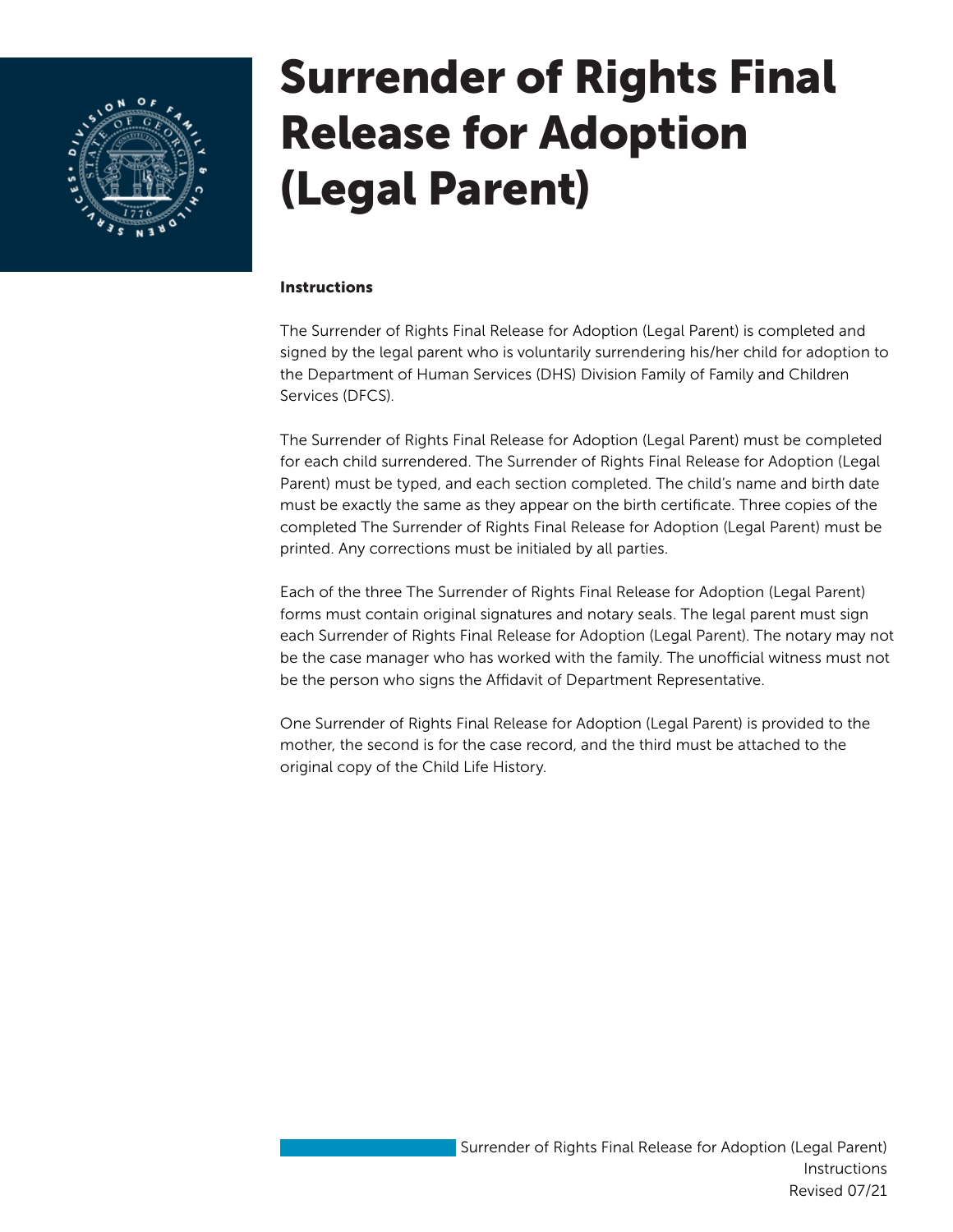

## Surrender of Rights Final Release for Adoption (Legal Parent)

NOTICE TO PARENT OR GUARDIAN: This is an important legal document and by signing it, you are surrendering all of your rights to the child identified in this document, so as to place the child for adoption. Understand that you are signing this document under oath and that if you knowingly and willfully make a false statement in this document you will be guilty of the crime of false swearing. As explained below in paragraph 5, you have the right to revoke this surrender within four days from the date you sign it.

| STATE OF GEORGIA, COUNTY OF ________                                                 |  |  |  |  |  |  |
|--------------------------------------------------------------------------------------|--|--|--|--|--|--|
| Personally appeared before me, the undersigned officer duly authorized to administer |  |  |  |  |  |  |
|                                                                                      |  |  |  |  |  |  |
| NAME OF PARENT OR GUARDIAN                                                           |  |  |  |  |  |  |

who, after having been sworn, deposes and says as follows:

1. I, the undersigned, being mindful that my ( $\Box$ male) ( $\Box$  female) child, born

|    |               | NAME OF CHILD |  |                                             |  |  |
|----|---------------|---------------|--|---------------------------------------------|--|--|
| or |               |               |  | $(\Box A.M.)(\Box P.M.)$ should receive the |  |  |
|    | DATE OF BIRTH |               |  |                                             |  |  |

benefits and advantages of a good home, to the end that ( $\Box$ she) ( $\Box$ he) may be fitted for the requirements of life, consent to this surrender of my parental rights.

,

2. I, the undersigned, <u>consumer controller the aforesaid child do hereby</u> RELATIONSHIP TO CHILD

surrender my rights to the child to the Georgia Department of Human Services and promise not to interfere in the management of the child in any respect whatever; and, in consideration of the benefits guaranteed by the Georgia Department of Human Services in providing for the child, I do relinquish all rights to the child named in this document, it being my wish, intent, and purpose to relinquish absolutely all parental control over the child. Furthermore, I hereby agree that the Georgia Department of Human Services may seek for the child a legal adoption by such individual or individuals as may be chosen by the Georgia Department of Human Services or its authorized agents, without further notice to me. I do, furthermore, expressly waive any other notice or service in any of the legal proceedings for the adoption of the child.

- 3. I understand that under Georgia law an agent appointed by the court is required to conduct an investigation and render a report to the court in connection with the legal proceeding for the legal adoption of the child and I hereby agree to cooperate fully with such agent in the conduct of its investigation.
- 4. I understand that I will receive a copy of this document after the witness and I have signed it and it has been notarized.